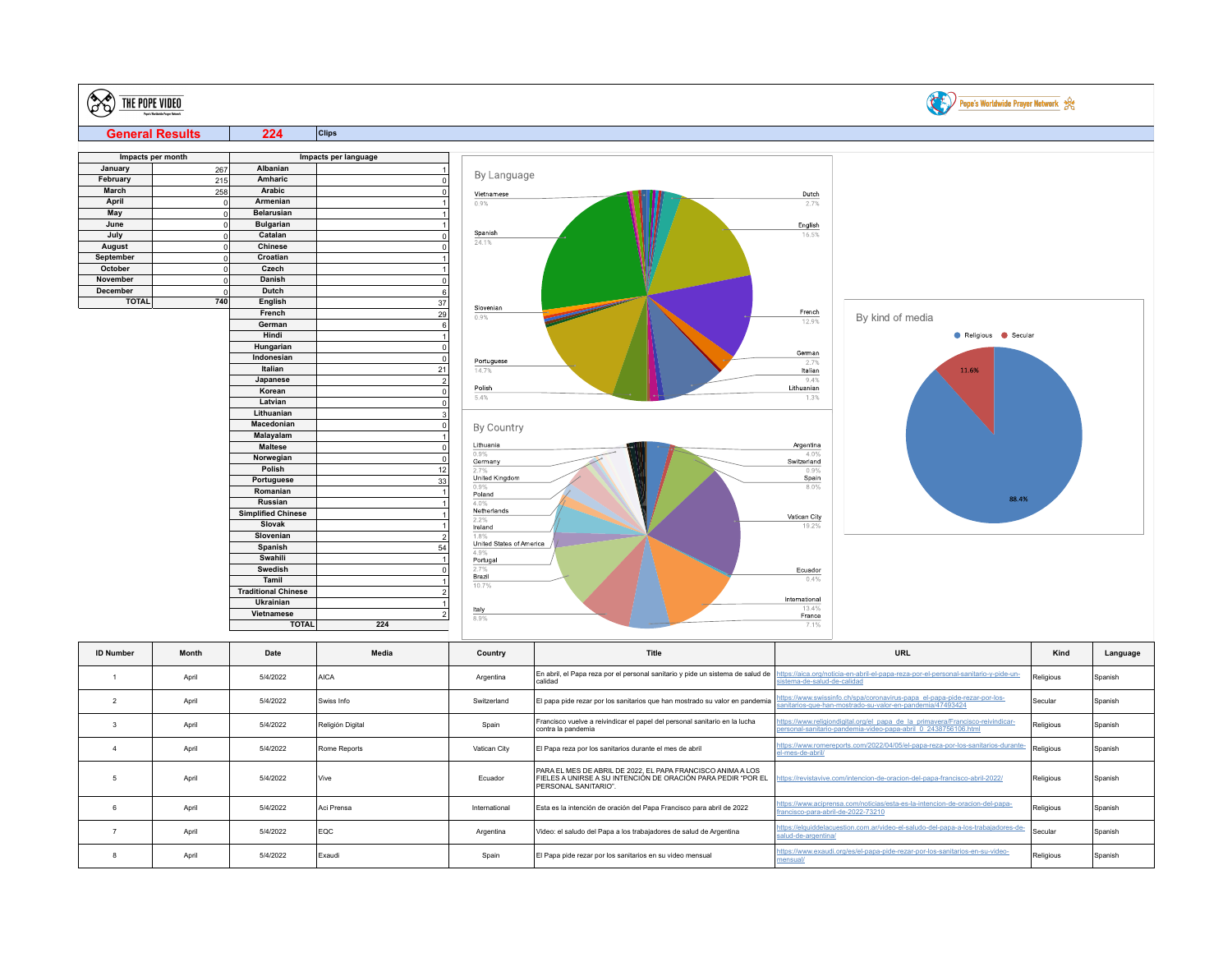| $\mathbf{g}$ | April | 5/4/2022  | Vatican News                              | Vatican City  | En avril, le Pape demande de prier pour le personnel de santé                                                                                      | ttps://www.vaticannews.va/fr/pape/news/2022-04/pape-francois-intention-priere-<br>vril-2022-personnel-sante.html                                                                                 | Religious | French     |
|--------------|-------|-----------|-------------------------------------------|---------------|----------------------------------------------------------------------------------------------------------------------------------------------------|--------------------------------------------------------------------------------------------------------------------------------------------------------------------------------------------------|-----------|------------|
| 10           | April | 5/4/2022  | Eglise Catholique France                  | France        | Prions pour le personnel de santé - Intention de prière d'avril 2022                                                                               | tps://eglise.catholique.fr/approfondir-sa-foi/prier/intentions-de-priere-du-<br>ape/525069-prions-pour-le-personnel-de-sante-avril-2022/?<br>m source=rss&utm medium=rss&utm campaign=prions-pou | Religious | French     |
| 11           | April | 5/4/2022  | Zenit                                     | International | En avril 2022, prier pour que « l'engagement du personnel de santé » soit<br>soutenu efficacement                                                  | https://fr.zenit.org/2022/03/31/en-avril-2022-prier-pour-que-lengagement-du-<br>ersonnel-de-sante-soit-soutenu-efficacement/                                                                     | Religious | French     |
| 12           | April | 5/4/2022  | Zenit                                     | International | Vidéo du pape : «Prions pour le personnel de santé»                                                                                                | https://fr.zenit.org/2022/04/05/video-du-pape-prions-pour-le-personnel-de-sante/                                                                                                                 | Religious | French     |
| 13           | Anril | 31/3/2022 | Pope's Prayer Network                     | Vatican City  | Intention de prière avril 2022                                                                                                                     | https://www.popesprayer.va/fr/april-prayer-intention-2022/                                                                                                                                       | Religious | French     |
| 14           | April | 5/4/2022  | Aleteia                                   | International | « Un bon service de santé, accessible à tous, est une priorité »                                                                                   | ttps://fr.aleteia.org/2022/04/05/video-un-bon-service-de-sante-accessible-a-tous-<br>est-une-priorite.                                                                                           | Religious | French     |
| 15           | April | 5/4/2022  | Vatican News                              | Vatican City  | Il Papa: i Paesi poveri non sono in grado di curare i malati, serve una politica<br>seria                                                          | https://www.vaticannews.va/it/papa/news/2022-04/papa-video-intenzioni-<br>reghiera-aprile-operatori-sanitari.html                                                                                | Religious | Italian    |
| 16           | April | 5/4/2022  | <b>Tiscali News</b>                       | Italy         | Papa: governi diano priorità a buon servizio sanitario aperto a tutti                                                                              | https://notizie.tiscali.it/cronaca/articoli/papa-governi-diano-priorita-buon-servizio-<br>anitario-aperto-tutti-00001/?chn                                                                       | Secular   | Italian    |
| 17           | April | 5/4/2022  | Aska News                                 | Italy         | Papa: governi diano priorità a buon servizio sanitario aperto a tutti                                                                              | tps://www.askanews.it/cronaca/2022/04/05/papa-governi-diano-priorit%c3%a0-<br>a-buon-servizio-sanitario-aperto-a-tutti-pn 20220405 00155/                                                        | Secular   | Italian    |
| 18           | April | 5/4/2022  | Il Faro                                   | Italy         | Covid, il monito del Papa alle autorità: "Servizio sanitario aperto a tutti sia la<br>priorità <sup>®</sup>                                        | https://www.ilfaroonline.it/2022/04/05/covid-il-monito-del-papa-alle-autorita-<br>ervizio-sanitario-aperto-a-tutti-sia-la-priorita/468473/                                                       | Secular   | Italian    |
| 19           | April | 5/4/2022  | Agencia Sir                               | Italy         | Papa Francesco: "preghiamo per il personale sanitario", "governi non<br>dimentichino che un servizio sanitario accessibile a tutti è una priorità" | tps://www.agensir.it/quotidiano/2022/4/5/papa-francesco-preghiamo-per-il-<br>ersonale-sanitario-governi-non-dimentichino-che-un-servizio-sanitario-<br>cessibile-a-tutti-e-una-priorita          | Religious | Italian    |
| 20           | April | 5/4/2022  | Roma Sette                                | Italy         | Francesco: «Preghiamo per il personale sanitario»                                                                                                  | ttps://www.romasette.it/francesco-preghiamo-per-il-personale-sanitario/                                                                                                                          | Religious | Italian    |
| 21           | April | 5/4/2022  | Eugenioruberto                            | Italy         | L'impegno del personale sanitario                                                                                                                  | ttps://www.eugenioruberto.it/limpegno-del-personale-sanitario/                                                                                                                                   | Religious | Italian    |
| 22           | April | 5/4/2022  | Interris                                  | Italy         | Papa: l'intenzione di preghiera di aprile dedicata ai sanitari                                                                                     | ttps://www.interris.it/chiesa-cattolica/papa-intenzione-preghiera-aprile-dedicata-<br>anitari/                                                                                                   | Religious | Italian    |
| 23           | April | 5/4/2022  | Pope's Prayer Network                     | Vatican City  | Intenzione di preghiera aprile 2022                                                                                                                | https://www.popesprayer.va/it/april-prayer-intention-2022/                                                                                                                                       | Religious | Italian    |
| 24           | April | 5/4/2022  | Bollettino Della Sala Stampa              | Vatican City  | Video del Santo Padre con l'intenzione di preghiera per il mese di aprile<br>diffusa attraverso la Rete Mondiale di Preghiera del Papa, 05.04.2022 | ttps://press.vatican<br>ra/content/salastampa/it/bollettino/pubblico/2022/04/05/0244/00507.html                                                                                                  | Religious | Italian    |
| 25           | April | 5/4/2022  | Il Sismografo                             | Italy         | Video del Santo Padre con l'intenzione di preghiera per il mese di aprile<br>diffusa attraverso la Rete Mondiale di Preghiera del Papa             | http://ilsismografo.blogspot.com/2022/04/vaticano-video-del-santo-padre-con.html                                                                                                                 | Religious | Italian    |
| 26           | Anril | 5/4/2022  | Comunità Pastorale Madonna del<br>Carmine | Italy         | INTENZIONI DI PREGHIERA - Aprile 2022                                                                                                              | ttps://www.comunitapastoralemadonnadelcarmine.it/2022/04/01/intenzioni-di-<br>preghiera-aprile-2022/                                                                                             | Religious | Italian    |
| 27           | April | 1/4/2022  | Diocese de Crato                          | Brazil        | Pelos Profissionais de Saúde: a intenção do Papa para o mês de abril                                                                               | ttps://diocesedecrato.org/pelos-profissionais-de-saude-a-intencao-do-papa-para-<br>o-mes-de-abril                                                                                                | Religious | Portuguese |
| 28           | April | 5/4/2022  | Pope's Prayer Network                     | Portugal      | PAPA PEDE COMPROMISSO POLÍTICO SÉRIO QUE ASSEGURE<br>SERVIÇOS DE SAÚDE DE QUALIDADE E PARA TODOS                                                   | https://redemundialdeoracaodopapa.pt/atualidade/786                                                                                                                                              | Religious | Portuguese |
| 29           | April | 5/4/2022  | Vatican News                              | Vatican City  | Pope's April Prayer Intention: For health care workers                                                                                             | ttps://www.vaticannews.va/en/pope/news/2022-04/pope-praver-intention-april-<br>ealth-care-workers.html                                                                                           | Religious | English    |
| $30^{\circ}$ | April | 5/4/2022  | Catholic Telegraph                        |               | United States of America   POPE FRANCIS PRAYER INTENTIONS FOR APRIL 2022                                                                           | ttps://www.thecatholictelegraph.com/pope-francis-prayer-intentions-for-april-<br>022/80509                                                                                                       | Religious | English    |
| 31           | April | 5/4/2022  | Catholic News Agency                      |               | United States of America   Pope Francis' April prayer intention: For healthcare workers in poor countries                                          | ttps://www.catholicnewsagency.com/news/250892/pope-francis-april-prayer-<br><u>ntention-for-healthcare-workers-in-poor-countries</u>                                                             | Religious | English    |
| 32           | April | 5/4/2022  | Pope's Prayer Network                     | Vatican City  | 2022-4-TPV-Script-For health care workers                                                                                                          | https://www.popesprayer.va/2022-3-tpv-script-for-health-care-workers/                                                                                                                            | Religious | English    |
| 33           | April | 5/4/2022  | La Croix                                  | France        | Pope's April prayer intention is for health care workers                                                                                           | https://international.la-croix.com/news/religion/popes-april-prayer-intention-is-for-<br>ealth-care-workers/15904                                                                                | Religious | English    |
| 34           | April | 5/4/2022  | Sacred Space                              | International | Today's Prayer with the Pope                                                                                                                       | https://www.sacredspace.ie/apostleship                                                                                                                                                           | Religious | English    |
| 35           | April | 5/4/2022  | Opus Dei                                  | International | Pope's Prayer Intention for April 2022                                                                                                             | https://opusdei.org/en-ke/article/popes-prayer-intention-for-april-2022/                                                                                                                         | Religious | English    |
| 36           | April | 5/4/2022  | St Joseph's Terenure                      | Ireland       | The Pope's Prayer intention for April 2022                                                                                                         | https://www.stjosephsterenure.com/the-popes-prayer-intention-for-april-2022/                                                                                                                     | Religious | English    |
| 37           | April | 5/4/2022  | Vatican News                              | Vatican City  | Papst: Regierungen sollten Gesundheit aller zu Priorität machen                                                                                    | https://www.vaticannews.va/de/papst/news/2022-04/papst-franziskus-video-aufruf-<br>april-gebet-arbeit-gesundheit.html                                                                            | Religious | German     |
| 38           | April | 5/4/2022  | Kerk Net                                  | Netherlands   | Gebedsintentie van de paus voor de maand april 2022                                                                                                | ttps://www.kerknet.be/gebedsnetwerk-van-de-paus/inspiratie/gebedsintentie-van-<br>de-paus-voor-de-maand-april-2022                                                                               | Religious | Dutch      |
| 39           | April | 5/4/2022  | Vatican News                              | Vatican City  | Papież poleca modlitwie pracowników służby zdrowia                                                                                                 | ttps://www.vaticannews.va/pl/papiez/news/2022-04/papiez-poleca-modlitwie-<br>racownikow-sluzby-zdrowia.html                                                                                      | Religious | Polish     |
| 40           | April | 5/4/2022  | Strefabiznesu                             | Poland        | Nadciągają podwyżki dla pracowników służby zdrowia. Od lipca 2022 zarobki<br>medyków pójdą w górę. Tak wyglądać będą stawki po podwyżkach          | tps://strefabiznesu.pl/nadciagaja-podwyzki-dla-pracownikow-sluzby-zdrowia-od-<br>pca-2022-zarobki-medykow-pojda-w-gore-tak-wygladac-beda-stawki-po/ar/c3-                                        | Secular   | Polish     |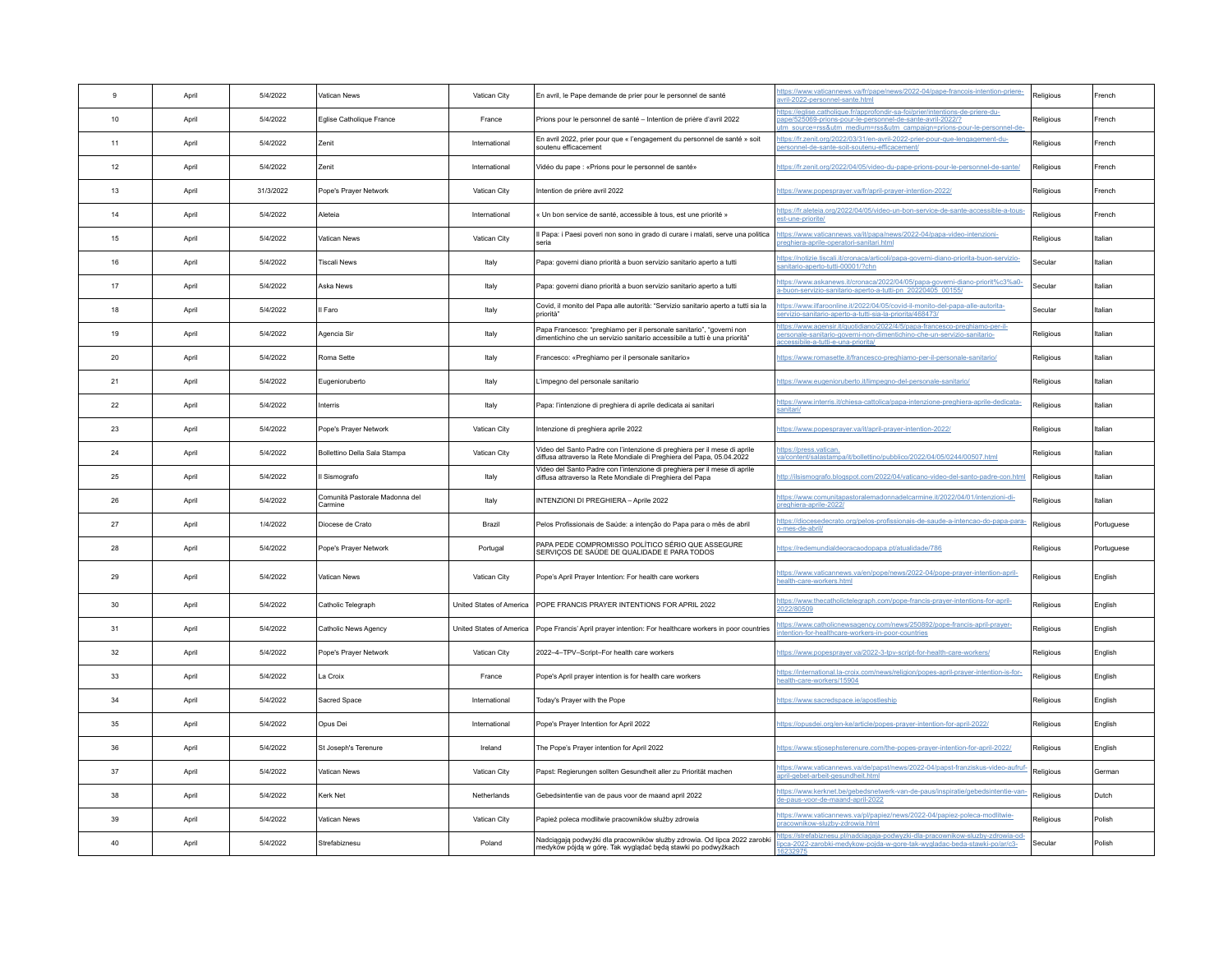| 41 | April | 5/4/2022 | El Universo                      | Argentina     | El papa Francisco pide rezar por los trabajadores sanitarios que han<br>mostrado su valor en pandemia                        | tps://www.eluniverso.com/larevista/sociedad/el-papa-francisco-pide-rezar-por-<br>os-sanitarios-que-han-mostrado-su-valor-en-pandemia-nota/                     | Secular   | Spanish                |
|----|-------|----------|----------------------------------|---------------|------------------------------------------------------------------------------------------------------------------------------|----------------------------------------------------------------------------------------------------------------------------------------------------------------|-----------|------------------------|
| 42 | April | 5/4/2022 | Conferencia Episcopal Española   | Spain         | Intenciones de oración para el mes de abril                                                                                  | lttps://www.conferenciaepiscopal.es/intenciones-oracion-abril-2022/                                                                                            | Religious | Spanish                |
| 43 | April | 5/4/2022 | Vatican News                     | Vatican City  | Papina molitvena nakana za travanj posvećena zdravstvenim djelatnicima                                                       | tps://www.vaticannews.va/hr/papa/news/2022-04/papina-molitvena-nakana-za-                                                                                      | Religious | Croatian               |
| 44 | Anril | 5/4/2022 | Vatican News                     | Vatican City  | अप्रैल माह की प्रार्थना की प्रेरिताई हेतु पोप का वीडियो संदेश                                                                | https://www.vaticannews.va/hi/pope/news/2022-04/april-for-health-care-workers.                                                                                 | Religious | Hindi                  |
| 45 | April | 5/4/2022 | Vatican News                     | Vatican City  | ആരോഗ്യപ്രവർത്തകർക്കായി പ്രാർത്ഥിക്കുക - പ്രാർത്ഥനാ നിയോഗം!                                                                   | ttps://www.vaticannews.va/ml/pope/news/2022-04/pope-prayer-intention-to-pray-<br>or-health-workers.html                                                        | Religious | Malayalam              |
| 46 | April | 5/4/2022 | Vatican News                     | Vatican City  | திருத்தந்தை: நலவாழ்வுப் பணியாளர்களுக்கு ஆதரவளியுங்கள்                                                                        | ttps://www.vaticannews.va/ta/pope/news/2022-04/pope-april-monthly-intention-<br>prav-health-care-workers.html                                                  | Religious | Tamil                  |
| 47 | April | 5/4/2022 | Vatican News                     | Vatican City  | 4月の教皇の祈りの意向: 医療従事者のために                                                                                                       | ttps://www.vaticannews.va/ja/pope/news/2022-04/intenzioni-preghiera-aprile-<br>2022 html                                                                       | Religious | Japanese               |
| 48 | April | 5/4/2022 | Vatican News                     | Vatican City  | 教宗2022年4月祈禱意向:請為醫護工作者祈禱                                                                                                      | ttps://www.vaticannews.va/zht/pope/news/2022-04/pope-francis-2022-prayer-<br>ntention-april-health-care-worke.html                                             | Religious | Traditional<br>Chinese |
| 49 | April | 5/4/2022 | Vatican News                     | Vatican City  | 教宗2022年4月祈祷意向:请为医护工作者祈祷                                                                                                      | ttps://www.vaticannews.va/zh/pope/news/2022-04/pope-francis-2022-prayer-<br>ntention-april-health-care-worke.html                                              | Religious | Simplified Chinese     |
| 50 | April | 5/4/2022 | Vatican News                     | Vatican City  | Святы Айцец заклікае маліцца за медыцынскіх работнікаў                                                                       | dtps://www.vaticannews.va/be/papa/news/2022-04/svyaty-ajcec-zaklikae-malicca<br>za-medycynskih-rabotnikau.html                                                 | Religious | Belarusian             |
| 51 | April | 5/4/2022 | Vatican News                     | Vatican City  | Svätý Otec v apríli pozýva k modlitbe za zdravotníkov, aby mali verejnú oporu                                                | ttps://www.vaticannews.va/sk/papez/news/2022-04/svaty-otec-v-aprili-pozyva-k-<br>odlitbe-za-zdravotnikov.html                                                  | Religious | Slovak                 |
| 52 | April | 5/4/2022 | Vatican News                     | Vatican City  | Meseca aprila molimo po papeževem namenu za zdravstveno osebje                                                               | tps://www.vaticannews.va/sl/papez/news/2022-04/meseca-aprila-molimo-po-<br>papezevem-namenu-za-zdravstveno-osebje.html                                         | Religious | Slovenian              |
| 53 | April | 5/4/2022 | Vatican News                     | Vatican City  | Papa: vendet e varfra nuk mund t'i kurojnë të sëmurët, duhet një impenjim<br>politik serioz                                  | ttps://www.vaticannews.va/sq/papa/news/2022-04/videomesazh-i-papes-me-<br>dietin-e-lutjes-se-prillit-shendetesia.html                                          | Religious | Albanian               |
| 54 | April | 5/4/2022 | Vatican News                     | Vatican City  | Papež vybízí k modlitbě za zdravotníky                                                                                       | ttps://www.vaticannews.va/cs/papez/news/2022-04/papez-vybizi-k-modlitbe-za-<br>dravotnikv.html                                                                 | Religious | Czech                  |
| 55 | April | 5/4/2022 | Vatican News                     | Vatican City  | Папа призывает молиться о медицинском персонале                                                                              | lttps://www.vaticannews.va/ru/pope/news/2022-04/papa-prizyvaet-molitsya-o-<br>iedicinskom-nersonale html                                                       | Religious | Russian                |
| 56 | April | 5/4/2022 | Vatican News                     | Vatican City  | Медичному персоналові присвячений молитовний намір Папи на квітень                                                           | ttps://www.yaticannews.ya/uk/pope/news/2022-04/molytovnyj-namir-na-kyiten-<br>!022.html                                                                        | Religious | Ukrainian              |
| 57 | April | 5/4/2022 | Vatican News                     | Vatican City  | Personalul sanitar, la intenția de rugăciune a papei Francisc în luna aprilie<br>(VIDEO RO)                                  | ttps://www.vaticannews.va/ro/papa/news/2022-04/intentie-rugaciune-papa-<br>prilie-personal-sanitar-2022.html                                                   | Religious | Romanian               |
| 58 | April | 5/4/2022 | Vatican News                     | Vatican City  | Popiežiaus maldos intencija balandžiui: už sveikatos apsaugos darbuotojus                                                    | ttps://www.vaticannews.va/lt/popiezius/news/2022-04/popieziaus-maldos-<br>tencija-balandziui.html                                                              | Religious | _ithuanian             |
| 59 | April | 5/4/2022 | Vatican News                     | Vatican City  | През април папата се моли за здравните работници                                                                             | ttps://www.vaticannews.va/bg/pope/news/2022-04/papa-molitveni-namerenia-<br>ipril-zdravni-rabotnizi.html                                                       | Religious | Bulgarian              |
| 60 | April | 5/4/2022 | Vatican News                     | Vatican City  | Ապրիլ ամսուան Ֆրանչիսկոս Պապին աղօթքի դիտաւորութեան<br>տեսերիզը։                                                             | ttps://www.vaticannews.va/hy/pope/news/2022-04/hy-pope-aprile-intenzione-<br>preghiera-video.html                                                              | Religious | Armenian               |
| 61 | April | 5/4/2022 | Vatican News                     | Vatican City  | Papa: um bom serviço de saúde, acessível a todos, é uma prioridade                                                           | ttps://www.vaticannews.va/pt/papa/news/2022-04/papa-francisco-intencao-<br>pracao-abril-profissionais-de-saude-2022.html                                       | Religious | Portuguese             |
| 62 | April | 5/4/2022 | Vatican News                     | Vatican City  | El Papa: "Un buen servicio sanitario, accesible a todos, es una prioridad"                                                   | ittps://www.vaticannews.va/es/papa/news/2022-04/papa-buen-servicio-sanitario-<br>iccesible-a-todos-es-una-prioridad.html                                       | Religious | Spanish                |
| 63 | April | 5/4/2022 | Vatican News                     | Vatican City  | Papa Francisko:Nchi maskini hazina uwezo wa kutibu wagoniwa.sera za<br>kisiasa zahitajika!                                   | ttps://www.vaticannews.va/sw/pope/news/2022-04/papa-francisko-nchi-<br><u>naskinihazina-uwezo-wa-kutibu-waqoniwa-inahi.html</u>                                | Religious | Swahili                |
| 64 | April | 5/4/2022 | Vida Nueva                       | Mexico        | Francisco recuerda a los gobiernos del mundo la prioridad de "un sistema<br>sanitario público" en el Vídeo del Papa de abril | tps://www.vidanuevadigital.com/2022/04/05/francisco-recuerda-a-los-gobiernos<br>el-mundo-la-prioridad-de-un-sistema-sanitario-publico-en-el-video-del-papa-de- | Religious | Spanish                |
| 65 | April | 5/4/2022 | Alfa y Omega                     | Spain         | El Papa reivindica el compromiso del personal sanitario durante la pandemia                                                  | ttps://alfayomega.es/el-papa-reivindica-el-compromiso-del-personal-sanitario-<br>lurante-la-pandemia                                                           | Religious | Spanish                |
| 66 | April | 5/4/2022 | Agencia Guatemalteca de Noticias | Guatemala     | El Papa pide rezar por personal sanitario que muestra valor en pandemia                                                      | ttps://agn.gt/el-papa-pide-rezar-por-personal-sanitario-que-muestra-valor-en-<br>andemia                                                                       | Secular   | Spanish                |
| 67 | April | 6/4/2022 | Famvin                           | International | «El vídeo del Papa»: Por el personal sanitario (abril de 2022)                                                               | ttps://famvin.org/es/2022/04/06/el-video-del-papa-por-el-personal-sanitario-abril-<br>le-2022/                                                                 | Religious | Spanish                |
| 68 | April | 6/4/2022 | Radio María                      | Argentina     | El video del Papa: Oración por el personal sanitario                                                                         | ttps://radiomaria.org.ar/papa-francisco/el-video-del-papa-oracion-por-el-persona<br>anitario                                                                   | Religious | Spanish                |
| 69 | April | 6/4/2022 | Virgen de Las Angustias          | Spain         | Por el personal sanitario - El Video del Papa 04 - Abril 2022                                                                | <u> ttps://vatelevision.com/por-el-personal-sanitario-el-video-del-papa-04-abril-2022</u>                                                                      | Religious | Spanish                |
| 70 | April | 6/4/2022 | Diócesis Ciudad Real             | Spain         | El Papa nos pide rezar por el personal sanitario                                                                             | lttps://www.diocesisciudadreal.es/noticias/2064/el-papa-nos-pide-rezar-por-el-<br>personal-sanitario.html                                                      | Religious | Spanish                |
| 71 | April | 6/4/2022 | Pope's Prayer Network            | Vatican City  | 2022-04-TPV-Nota de Prensa-Por el personal sanitario                                                                         | https://www.popesprayer.va/es/2022-04-tpv-press-release-for-health-care-<br>vorkers/                                                                           | Religious | Spanish                |
| 72 | April | 6/4/2022 | Parroquia de los Remedios        | Spain         | Por el personal sanitario. El vídeo del Papa abril 2022                                                                      | ttps://parroquiadelosremedios.es/por-el-personal-sanitario-el-video-del-papa-<br>abril-2022/                                                                   | Religious | Spanish                |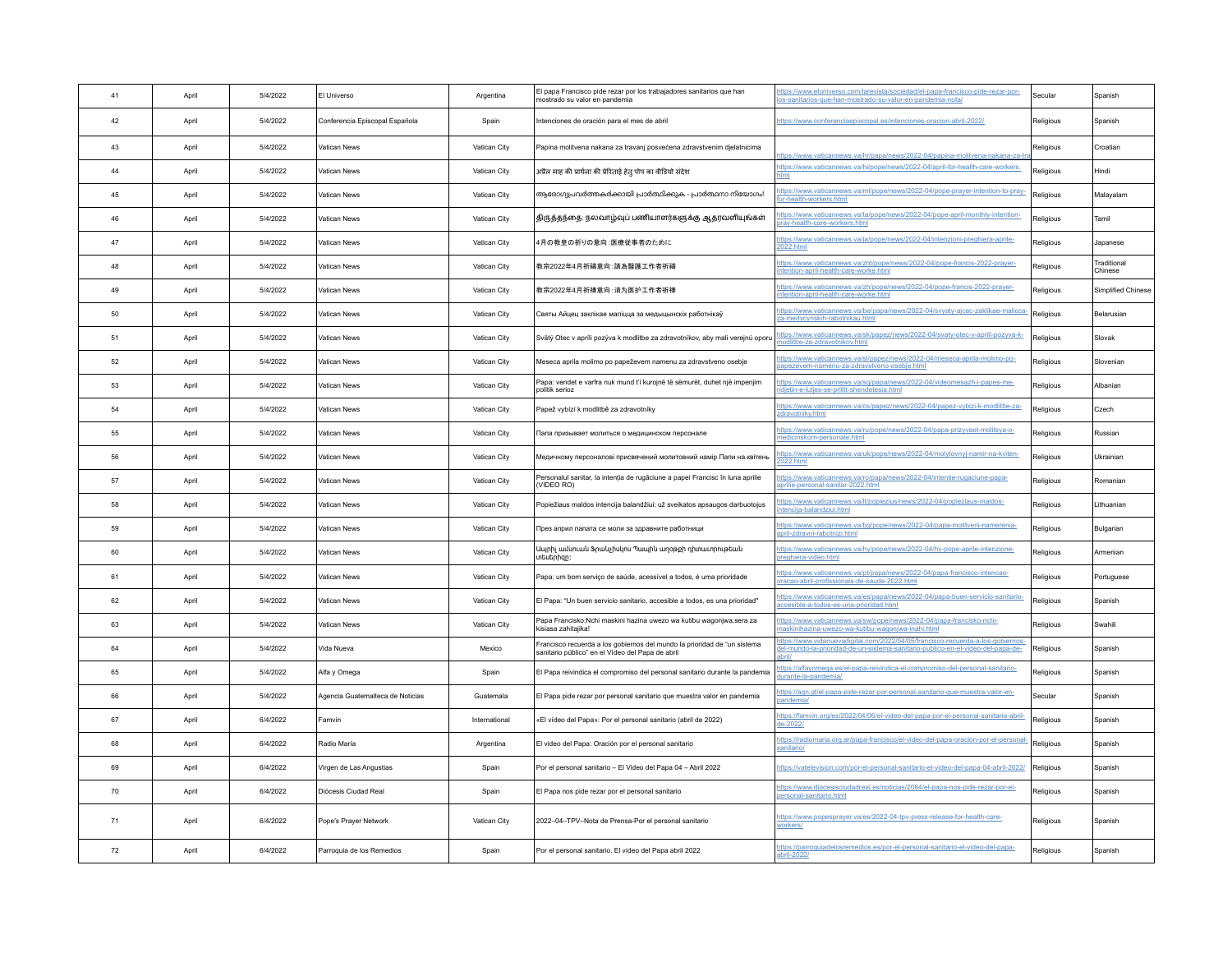| 73  | April | 6/4/2022  | Colombia.com                                           | Colombia       | "Recemos por el personal sanitario": intención de oración de abril del Papa<br>Francisco                               | https://www.colombia.com/vida-y-estilo/esoterismo/recemos-por-personal-<br>anitario-intencion-oracion-abril-del-papa-francisco-346030                    | Secular   | Spanish |
|-----|-------|-----------|--------------------------------------------------------|----------------|------------------------------------------------------------------------------------------------------------------------|----------------------------------------------------------------------------------------------------------------------------------------------------------|-----------|---------|
| 74  | April | 6/4/2022  | Dicasterio para el Desarrollo Humano                   | Vatican City   | El Mensaje del Santo Padre Francisco para la XXX Jornada Mundial del<br>Enfermo                                        | https://www.humandevelopment.va/es/news/2022/jornada-mundial-del-enfermo-<br>2022-el-mensaje-del-papa-francisco.html                                     | Religious | Spanish |
| 75  | Anril | 6/4/2022  | Desde la Fe                                            | Spain          | Intención del Papa en abril: Oremos por el personal de salud                                                           | https://desdelafe.mx/noticias/la-voz-del-papa/intencion-del-papa-en-abril-oremos-<br>oor-el-personal-de-salud/                                           | Religious | Spanish |
| 76  | April | 6/4/2022  | Diario la Colima                                       | Mexico         | Papa Francisco pide rezar por los sanitarios que han mostrado su valor en<br>Inandemia                                 | https://diariodecolima.com/noticias/detalle/2022-04-05-papa-francisco-pide-rezar-<br>or-los-sanitarios-que-han-mostrado-su-valor-en-pandemia             | Secular   | Spanish |
| 77  | April | 6/4/2022  | Infovaticana                                           | Italy          | El Papa sale a aplaudir a los sanitarios en su intención de oración para abril                                         | https://infovaticana.com/2022/04/06/el-papa-sale-a-aplaudir-a-los-sanitarios-en-<br>su-intencion-de-oracion-para-abril/                                  | Religious | Spanish |
| 78  | April | 6/4/2022  | Opus Dei                                               | International  | Por el personal sanitario                                                                                              | https://opusdei.org/es-ar/article/papa-francisco-personal-sanitario-intencion-<br>nensual/                                                               | Religious | Spanish |
| 79  | April | 6/4/2022  | <b>CRN Noticias</b>                                    | Guatemala      | El papa pide rezar por los sanitarios que han mostrado su valor en pandemia                                            | https://cmnoticias.com/el-papa-pide-rezar-por-los-sanitarios-que-han-mostrado-<br>su-valor-en-pandemia                                                   | Secular   | Spanish |
| 80  | April | 6/4/2022  | <b>MSN</b>                                             | International  | El papa pide rezar por los sanitarios que han mostrado su valor en pandemia                                            | https://www.msn.com/es-es/noticias/internacional/el-papa-pide-rezar-por-los-<br>sanitarios-que-han-mostrado-su-valor-en-pandemia/ar-AAVSf3S              | Secular   | Spanish |
| 81  | April | 6/4/2022  | La Patilla                                             | Venezuela      | El papa Francisco pide rezar por el personal sanitario que ha mostrado su<br>valor en pandemia                         | https://www.lapatilla.com/2022/04/05/el-papa-francisco-pide-rezar-por-el-personal<br>sanitario-que-ha-mostrado-su-valor-en-pandemia/                     | Secular   | Spanish |
| 82  | April | 6/4/2022  | Mill Hill Missionaries                                 | United Kingdom | Pope Video April 2022: For Health Care Workers                                                                         | https://millhillmissionaries.com/pope-video-april-2022-for-health-care-workers/                                                                          | Religious | English |
| 83  | April | 6/4/2022  | <b>ICN</b>                                             | United Kingdom | The Pope Video - April 2022 - For healthcare workers                                                                   | https://www.indcatholicnews.com/news/44420                                                                                                               | Religious | English |
| 84  | April | 6/4/2022  | Rome Reports                                           | Vatican City   | Pope Francis prays for health care workers for month of April                                                          | https://www.romereports.com/en/2022/04/05/pope-francis-prays-for-health-care-<br>workers-for-month-of-april/                                             | Religious | English |
| 85  | April | 6/4/2022  | Pope's Prayer Network                                  | International  | April prayer intention 2022                                                                                            | https://www.popesprayer.va/april-prayer-intention-2022/                                                                                                  | Religious | English |
| 86  | April | 6/4/2022  | Jesuits in Ireland                                     | Ireland        | Prayer for health care workers                                                                                         | https://www.jesuit.ie/news/prayer-for-health-care-workers/                                                                                               | Religious | English |
| 87  | April | 6/4/2022  | SL Media                                               |                | United States of America   Pope Francis' Prayer Intention for April 2022                                               | ttps://slmedia.org/blog/pope-francis-prayer-intention-for-april-2022                                                                                     | Religious | English |
| 88  | April | 6/4/2022  | Aleteia                                                | International  | El Papa pide rezar en abril por médicos y personal sanitario                                                           | https://es.aleteia.org/2022/04/05/el-papa-pide-rezar-en-abril-por-medicos-v-<br>bersonal-sanitario/                                                      | Religious | Spanish |
| 89  | April | 6/4/2022  | Exaudi                                                 | International  | Un buon servizio sanitario è una priorità per tutti i Paesi                                                            | https://www.exaudi.org/it/un-buon-servizio-sanitario-e-una-priorita-per-tutti-i-paesi                                                                    | Religious | Italian |
| 90  | April | 6/4/2022  | Faro Di Roma                                           | Italy          | Papa Francesco: "un buon servizio sanitario, accessibile a tutti, è una<br>priorità"                                   | https://www.farodiroma.it/papa-francesco-un-buon-servizio-sanitario-accessibile-a-<br>utti-e-una-priorita/                                               | Religious | Italian |
| 91  | April | 6/4/2022  | In Terris                                              | Italy          | Papa: "La pandemia ha evidenziato che non tutti hanno accesso a un buon<br>sistema sanitario pubblico"                 | https://www.interris.it/video/papa-pandemia-evidenziato-non-tutti-hanno-accesso-<br>ouon-sistema-sanitario-pubblico                                      | Religious | Italian |
| 92  | April | 6/4/2022  | Comboni Missionaries                                   | Italy          | Papa Francesco: Intenzione di preghiera del mese di aprile 2022                                                        | ttps://www.comboni.org/contenuti/114315                                                                                                                  | Religious | Italian |
| 93  | April | 6/4/2022  | Parrocchia Oppeano                                     | Italy          | La cappella rimarrà aperta tutti i giorni dalle ore 7.30 alle ore 21 per la<br>preghiera personale.                    | https://www.parrocchiaoppeano.it/                                                                                                                        | Religious | Italian |
| 94  | April | 6/4/2022  | I 'Osservatore Romano                                  | Vatican City   | Un buon servizio sanitario è una priorità per tutti i Paesi                                                            | https://www.osservatoreromano.va/it/news/2022-04/quo-079/un-buon-servizio-<br>sanitario-e-una-priorita.html                                              | Religious | Italian |
| 95  | April | 6/4/2022  | Qumran Net                                             | Italy          | Per il personale sanitario - Il Video del Papa 4 - aprile 2022                                                         | https://www.qumran2.net/indice.php?file=54266&azione=anteprima                                                                                           | Religious | Italian |
| 96  | April | 6/4/2022  | Catho Bel                                              | Belgium        | Vidéo du pape : François prie pour le personnel soignant                                                               | https://www.cathobel.be/2022/04/video-du-pape-francois-prie-pour-le-personnel-<br>soignant/                                                              | Religious | French  |
| 97  | April | 6/4/2022  | Pope's Prayer Network                                  | France         | VIDEO DU PAPE OK                                                                                                       | https://www.prieraucoeurdumonde.net/le-pape-francois-appelle-a-prier-pour-le-<br>ersonnel-de-sante-2/video-du-pape-ok-2/                                 | Religious | French  |
| QR  | April | 6/4/2022  | Catechese Catholique                                   | France         | Prier pour le personnel de santé : l'intention du pape François pour avril                                             | https://catechese.catholique.fr/outils/recensions-videos/296689-prier-pour-le-<br>bersonnel-de-sante-lintention-du-pape-francois-pour-avril/             | Religious | French  |
| 99  | April | 6/4/2022  | Pope's Praver Network                                  | Vatican City   | 2022-04-TPV-Communiqué de presse-Pour le personnel de santé                                                            | https://www.popesprayer.va/fr/2022-04-tpv-press-release-for-health-care-workers/                                                                         | Religious | French  |
| 100 | April | 6/4/2022  | Aciafrique                                             | International  | Intention de prière du pape François pour le mois d'avril : Pour les travailleurs<br>de la santé dans les pays pauvres | https://www.aciafrique.org/news/5254/intention-de-priere-du-pape-francois-pour-<br>e-mois-davril-pour-les-travailleurs-de-la-sante-dans-les-pays-pauvres | Religious | French  |
| 101 | April | 7/4/2022  | Pope's Prayer Network                                  | Vatican City   | 2022-04-TPV-Press Release-For health care workers                                                                      | https://www.popesprayer.va/2022-04-tpv-press-release-for-health-care-workers/                                                                            | Religious | English |
| 102 | April | 7/4/2022  | Radio Veritas Asia                                     | Philippines    | April 2022: For Health Care Workers                                                                                    | https://www.rvasia.org/pope-video/april-2022-health-care-workers                                                                                         | Religious | English |
| 103 | April | 6/4/2022  | United States Conference of Catholic<br><b>Bishops</b> |                | United States of America   The Pope's Monthly Intentions for 2022                                                      | https://www.usccb.org/prayers/popes-monthly-intentions-2022                                                                                              | Religious | English |
| 104 | April | 10/4/2022 | Sacred Hearts Congregation                             | Ireland        | The Holy Fathers prayer intention for April 2022:                                                                      | https://www.sacred-hearts.net/                                                                                                                           | Religious | English |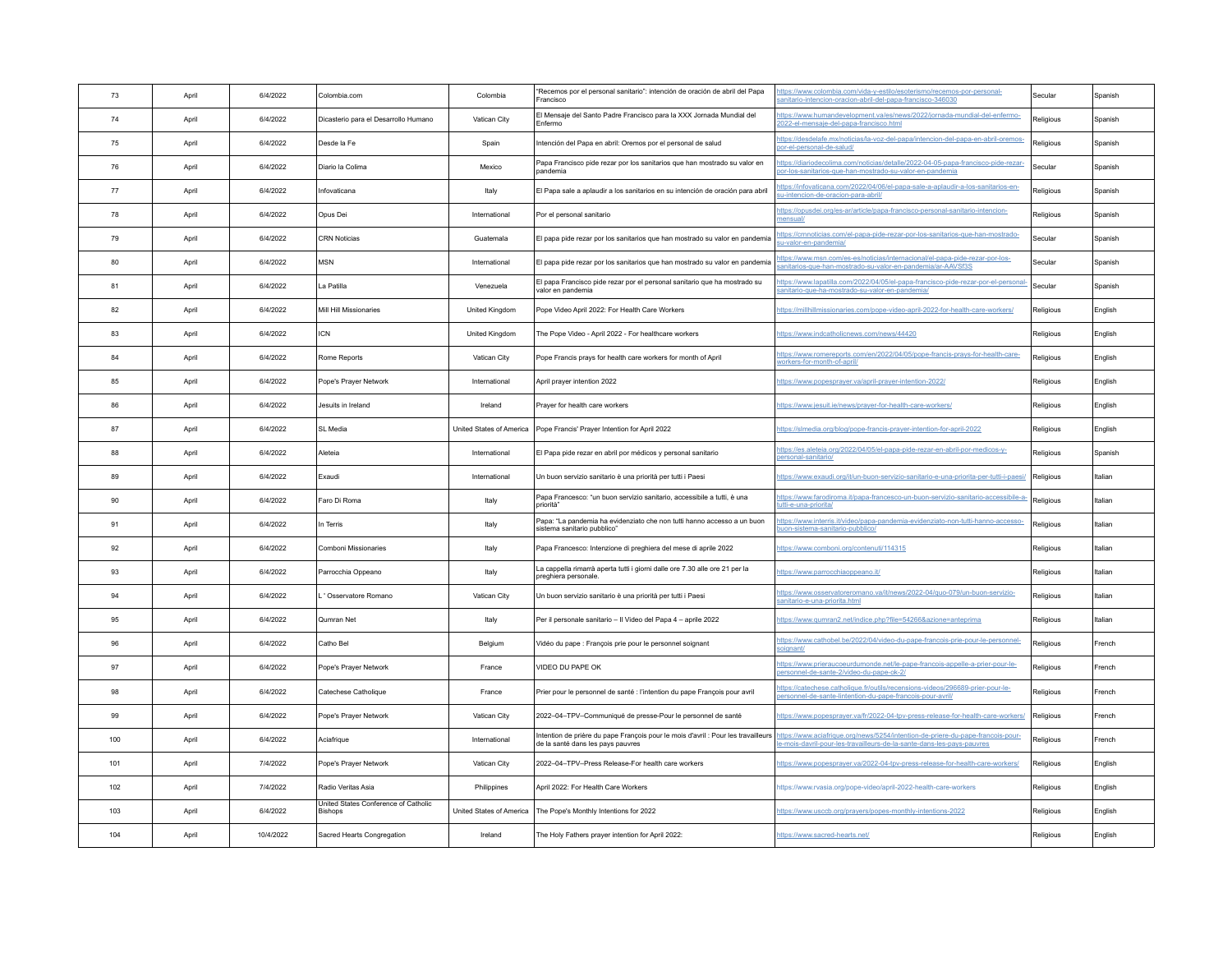| 105 | April | 10/4/2022 | Famvin                          | International            | The Pope Video . For Health Care Workers                                                                                   | ttps://famvin.org/en/2022/04/10/the-pope-video-for-health-care-workers/                                                                                                          | Religious | English    |
|-----|-------|-----------|---------------------------------|--------------------------|----------------------------------------------------------------------------------------------------------------------------|----------------------------------------------------------------------------------------------------------------------------------------------------------------------------------|-----------|------------|
| 106 | April | 6/4/2022  | Pope's Prayer Network           | International            | For health care workers - April Pope Video                                                                                 | ttp://popesprayerusa.net/2022/04/06/health-care-workers-april-pope-video/                                                                                                        | Religious | English    |
| 107 | Anril | 6/4/2022  | Aciafrica                       | International            | Pope Francis' April Prayer Intention: For Healthcare Workers in Poor<br>Countries                                          | ttps://www.aciafrica.org/news/5597/pope-francis-april-prayer-intention-for-<br>ealthcare-workers-in-poor-countries                                                               | Religious | English    |
| 108 | April | 6/4/2022  | CRTN                            | Germany                  | Pope Video: APRIL   For Health Care Workers                                                                                | https://crtn.org/en/video-del-papa-abril-por-el-personal-sanitario/                                                                                                              | Religious | English    |
| 109 | April | 6/4/2022  | <b>Licas News</b>               | International            | Video: Pope Francis offers prayers for healthcare workers in poor countries                                                | ttps://www.licas.news/2022/04/06/video-pope-francis-offers-prayers-for-<br>ealthcare-workers-in-poor-countries/                                                                  | Religious | English    |
| 110 | April | 9/4/2022  | Monaleen Parish                 | Ireland                  | The Pope Video - April 2022 - For Health Care Workers                                                                      | https://monaleenparish.ie/the-pope-video-april-2022-for-health-care-workers/                                                                                                     | Religious | English    |
| 111 | April | 9/4/2022  | UCatholic                       | International            | Pope Francis' April Prayer Intention for Health Care Workers                                                               | ttps://ucatholic.com/news/watch-pope-francis-april-prayer-intention-for-health-<br>are-workers/                                                                                  | Religious | English    |
| 112 | April | 9/4/2022  | Comboni Missionaries            | Italy                    | The Pope Francis calls for support for health care workers: April 2022                                                     | ttps://www.comboni.org/en/contenuti/114315                                                                                                                                       | Religious | English    |
| 113 | April | 9/4/2022  | Office of Ignatian Spirituality |                          | United States of America   Pope's Prayer April 2022: For Health Care Workers                                               | ttps://jesuitseastois.org/news-feed/popes-prayer-april-2022-for-health-care-<br>workers                                                                                          | Religious | English    |
| 114 | April | 9/4/2022  | Jesuits                         | International            | FOR HEALTH CARE WORKERS - THE POPE VIDEO                                                                                   | https://www.jesuits.global/2022/04/07/for-health-care-workers-the-pope-video/                                                                                                    | Religious | English    |
| 115 | April | 9/4/2022  | Herald                          | Malaysia                 | Pope's April Prayer Intention: For health care workers                                                                     | https://www.heraldmalaysia.com/news/popes-april-prayer-intention-for-health-<br>care-workers/65126/1                                                                             | Religious | English    |
| 116 | April | 9/4/2022  | Cath News                       | Australia                | They have given their lives during this pandemic: Pope                                                                     | https://cathnews.com/cathnews/43799-they-have-given-their-lives-during-this-<br>pandemic-pope                                                                                    | Religious | English    |
| 117 | April | 9/4/2022  | Spread the good news            | Ghana                    | Pope's Prayer April 2022: For Health Care Workers                                                                          | ttps://depsocomaccra.org/2022/04/08/pope-francis-prays-for-health-care-<br>rorkers-for-month-of-april/<br>m source=rss&utm medium=rss&utm campaign=pope-francis-prays-for-health | Religious | English    |
| 118 | April | 9/4/2022  | <b>Time News</b>                |                          | United States of America   Pope Francis urges health workers to submit and pray                                            | https://time.news/pope-francis-urges-health-workers-to-submit-and-pray/                                                                                                          | Secular   | English    |
| 119 | April | 9/4/2022  | Catholic Culture                |                          | United States of America Video released for April papal prayer intention                                                   | ttps://www.catholicculture.org/news/headlines/index.cfm?storyid=54408                                                                                                            | Religious | English    |
| 120 | April | 9/4/2022  | Opus Dei                        | International            | Už sveikatos apsaugos darbuotojus                                                                                          | https://opusdei.org/lt-lt/article/uz-sveikatos-apsaugos-darbuotojus/                                                                                                             | Religious | Lithuanian |
| 121 | April | 18/4/2022 | Elektrenuparapija               | Lithuania                | Popiežius: skelbdami Evangeliją įveikiame baimę                                                                            | http://www.elektrenuparapija.lt/naujienos/                                                                                                                                       | Religious | Lithuaniar |
| 122 | April | 1/4/2022  | Družina                         | Lithuania                | Papeževa svetovna mreža molitve za april 2022 IVIDEOI                                                                      | https://www.druzina.si/clanek/papezeva-svetovna-mreza-molitve-za-april-2022-<br>ideo                                                                                             | Religious | Slovenian  |
| 123 | April | 3/4/2022  | Catholic Net                    | Japan                    | 教皇の意向: 医療従事者のために                                                                                                           | https://catholic-i.net/?post_type=inoriℴ&orderby                                                                                                                                 | Religious | Japanese   |
| 124 | April | 10/4/2022 | Opus Dei                        | International            | Paus: voor hen in de gezondheidssector                                                                                     | ttps://opusdei.org/nl/article/paus-voor-hen-in-de-gezondheidssector/                                                                                                             | Religious | Dutch      |
| 125 | April | 10/4/2022 | Parochie Heilige Geest          | Netherlands              | De video van de Paus: Voor het gezondheidspersoneel                                                                        | https://www.parochieheiligegeest.nl/nieuwsberichten/de-video-van-de-paus-voor-<br>et-gezondheidspersoneel/                                                                       | Religious | Dutch      |
| 126 | April | 10/4/2022 | Diocese of Cleveland            | United States of America | Each year, the Holy Father asks for our prayers for a specific intention each<br>month. These are the intentions for 2022. | https://www.dioceseofcleveland.org/offices/mission-office/prayers                                                                                                                | Religious | English    |
| 127 | April | 7/4/2022  | Jesuits                         | Italy                    | POR EL PERSONAL SANITARIO - EL VIDEO DEL PAPA 04 - Abril 2022                                                              | https://www.jesuits.global/es/2022/04/07/por-el-personal-sanitario-el-video-del-<br>anal                                                                                         | Religious | Spanish    |
| 128 | April | 7/4/2022  | UCALP                           | Argentina                | En abril, el Papa reza por el personal sanitario y pide un sistema de salud de<br>calidad                                  | ttps://www.ucalp.edu.ar/36801-2/                                                                                                                                                 | Religious | Spanish    |
| 129 | April | 2/4/2022  | Jesuitas                        | Peru                     | Video del Papa - Abril 2022: El personal de la salud                                                                       | ttps://jesuitas.lat/noticias/16-nivel-3/7347-video-del-papa-abril-2022-el-personal-<br>le-la-salud                                                                               | Religious | Spanish    |
| 130 | April | 5/4/2022  | Ecclesia                        | Spain                    | El Papa Francisco pide rezar por los sanitarios que han mostrado su valor en<br>Ipandemia                                  | tps://www.cope.es/religion/hoy-en-dia/vaticano/papa-francisco/noticias/papa-<br>ancisco-pide-rezar-por-los-sanitarios-que-han-mostrado-valor-pandemia-<br>220405 201242          | Religious | Spanish    |
| 131 | April | 6/4/2022  | Noticias Obreras                | Spain                    | El Papa reclama un compromiso político serio con un servicio sanitario<br>público, universal y de calidad                  | ttps://www.noticiasobreras.es/2022/04/el-papa-francisco-reclama-un-<br>ompromiso-politico-serio-con-un-servicio-sanitario-publico-universal-y-de-calidad                         | Religious | Spanish    |
| 132 | April | 6/4/2022  | CRTN                            | Germany                  | Video del Papa: ABRIL   Por el personal sanitario                                                                          | https://crtn.org/video-del-papa-abril-por-el-personal-sanitario/                                                                                                                 | Religious | Spanish    |
| 133 | April | 6/4/2022  | OMP                             | Spain                    | Intención de oración del Papa para abril: el personal sanitario                                                            | https://omp.es/intencion-de-oracion-del-papa-para-abril-el-personal-sanitario/                                                                                                   | Religious | Spanish    |
| 134 | April | 6/4/2022  | Jesuits                         | International            | Per il personale sanitario - Il Video del Papa 4 - aprile 2022                                                             | https://www.jesuits.global/it/2022/04/07/per-il-personale-sanitario-il-video-del-<br>apa/                                                                                        | Religious | Italian    |
| 135 | April | 6/4/2022  | Avenire                         | Italy                    | Pregare per chi ci sa curare e dargli sostegno tra i poveri                                                                | tps://www.avvenire.it/rubriche/pagine/pregare-per-chi-ci-sa-curaree-dargli-<br>ostegno-tra-i-poveri                                                                              | Religious | Italian    |
| 136 | April | 6/4/2022  | Vatican News                    | Vatican City             | Pelos profissionais da saúde                                                                                               | https://www.vaticannews.va/pt/igreja/news/2022-04/pelos-profissionais-da-saude.                                                                                                  | Religious | Portuguese |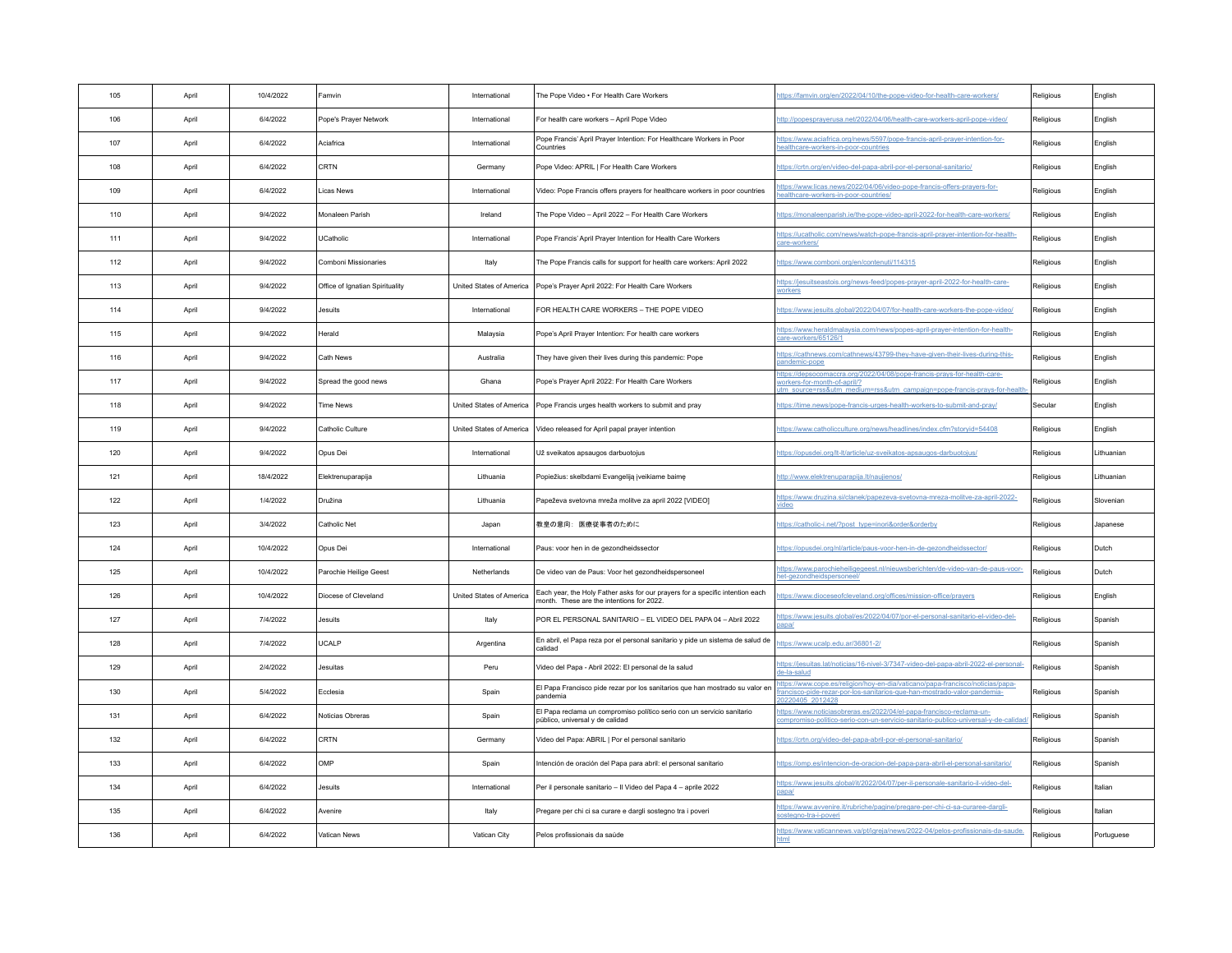| 137 | April | 6/4/2022 | Educris                                                | Portugal                 | Papa reza pelos profissionais de saúde durante o mês de abril (C\vídeo)                             | https://www.educris.com/v3/noticias/11347-papa-reza-pelos-profissionais-de-<br>aude-durante-o-mes-de-abril-cvideo        | Religious | Portuguese |
|-----|-------|----------|--------------------------------------------------------|--------------------------|-----------------------------------------------------------------------------------------------------|--------------------------------------------------------------------------------------------------------------------------|-----------|------------|
| 138 | April | 6/4/2022 | São Jose Do Rio Preto                                  | Portugal                 | ABRIL I Pelos profissionais de saúde                                                                | https://bispado.org.br/abril-pelos-profissionais-de-saude/                                                               | Religious | Portuguese |
| 139 | April | 6/4/2022 | Jornal de Barretos                                     | Brazil                   | Divulgadas as intenções de oração do Papa Francisco para os 12 meses de<br>2022                     | https://jornaldebarretos.com.br/artigos/divulgadas-as-intencoes-de-oracao-do-<br>apa-francisco-para-os-12-meses-de-2022/ | Religious | Portuguese |
| 140 | April | 6/4/2022 | Jesuites                                               | International            | Pour le personnel de santé - l'intention de prière du Pape pour avril                               | https://www.jesuites.com/pour-le-personnel-de-sante-lintention-de-priere-du-pape-<br>bour-avril/                         | Religious | French     |
| 141 | April | 6/4/2022 | Pope's Prayer Network                                  | International            | LE PAPE FRANÇOIS APPELLE À PRIER POUR LE PERSONNEL DE<br><b>SANTÉ</b>                               | https://www.prieraucoeurdumonde.net/le-pape-francois-appelle-a-prier-pour-le-<br>bersonnel-de-sante/                     | Religious | French     |
| 142 | April | 6/4/2022 | ' Osservatore Romano                                   | Vatican City             | Un bon service de santé est une priorité                                                            | https://www.osservatoreromano.va/fr/news/2022-04/fra-015/un-bon-service-de-<br>sante-est-une-priorite.html               | Religious | French     |
| 143 | April | 6/4/2022 | Jesuits                                                | International            | POUR LE PERSONNEL DE SANTÉ - LA VIDÉO DU PAPE                                                       | https://www.jesuits.global/fr/2022/04/07/pour-le-personnel-de-sante-la-video-du-                                         | Religious | French     |
| 144 | April | 6/4/2022 | Paroisses En Dunois                                    | France                   | 2022 /INTENTION DE PRIÈRE DU PAPE FRANÇOIS / « Intention de prière<br>du Pape pour le mois de AVRIL | https://3paroissesendunois.fr/index.php/staventin/vie-spirituelle/2219-du-bonheur-<br>de-la-pri%C3%A8re                  | Religious | French     |
| 145 | April | 6/4/2022 | CRLP                                                   | Switzerland              | INTENTIONS DE PRIÈRE - AVRIL 2022                                                                   | ttps://www.crpl.ch/                                                                                                      | Religious | French     |
| 146 | April | 6/4/2022 | Prie en Chemin                                         | France                   | À l'image du Bon Samaritain                                                                         | https://prieenchemin.org/a-limage-du-bon-samaritain/                                                                     | Religious | French     |
| 147 | April | 6/4/2022 | Catholique en Côte-d'Or<br>Le site du diocèse de Diion | France                   | Intentions de prière du mois d'avril 2022                                                           | https://www.diocese-dijon.com/actualite/60998-intentions-de-priere-du-mois-davril<br>2022/                               | Religious | French     |
| 148 | April | 6/4/2022 | Notre Dame D'auteuil                                   | France                   | Prier avec le Saint-Père                                                                            | https://www.notredamedauteuil.fr/liturgie/prier-avec-le-saint-pere                                                       | Religious | French     |
| 149 | April | 6/4/2022 | Trinitaires                                            | France                   | Intentions de prière d'Avril 2022                                                                   | https://www.trinitaires.org/priere/intentions-de-priere-davril-2022/                                                     | Religious | French     |
| 150 | April | 6/4/2022 | Wieskirche                                             | Germany                  | Wir beten mit Papst Franziskus im April                                                             | https://www.wieskirche.de/de/gemeinschaften.html                                                                         | Religious | German     |
| 151 | April | 6/4/2022 | Vatican News                                           | Vatican City             | Ý cầu nguyện tháng 4 của ĐTC: Cầu cho các nhân viên chăm sóc sức khoẻ                               | https://www.vaticannews.va/vi/pope/news/2022-04/y-cau-nguyen-thang-4-dtc-cau-<br>cho-nhan-vien-cham-soc-suc-khoe.html    | Religious | Vietnamese |
| 152 | April | 6/4/2022 | Gocantho                                               | Vietnam                  | Tháng Tư: Cầu Cho Các Nhân Viên Chăm Sóc Sức Khoẻ                                                   | https://gpcantho.com/thang-tu-cau-cho-cac-nhan-vien-cham-soc-suc-khoe/                                                   | Religious | Vietnamese |
| 153 | April | 5/4/2022 | Aleteia                                                | International            | Papieska intencja na kwiecień: za pracowników ochrony zdrowia                                       | https://pl.aleteia.org/2022/04/06/papieska-intencja-na-kwiecien-za-pracownikow-<br>ochronv-zdrowia/                      | Religious | Polish     |
| 154 | April | 5/4/2022 | Wiara                                                  | Poland                   | Papież poleca modlitwie pracowników służby zdrowia                                                  | https://papiez.wiara.pl/doc/7450189.Papiez-poleca-modlitwie-pracownikow-sluzby<br><u>zdrowia</u>                         | Religious | Polish     |
| 155 | April | 5/4/2022 | Ameryka Popolsku                                       | Poland                   | Papież poleca modlitwie pracowników służby zdrowia                                                  | https://amerykapopolsku.com/2022/04/05/papiez-poleca-modlitwie-pracownikow-<br>sluzby-zdrowia                            | Secular   | Polish     |
| 156 | April | 5/4/2022 | Polskie Radio                                          | Poland                   | Papież: w kwietniu modlimy się za pracowników służby zdrowia                                        | https://polskieradio.com/swiat/2022/04/05/papiez-w-kwietniu-modlimy-sie-za-<br>oracownikow-sluzby-zdrowia/               | Secular   | Polish     |
| 157 | April | 8/4/2022 | Jesuitas                                               | International            | Video del Papa - Abril 2022: El personal de la salud                                                | https://jesuitas.lat/noticias/14-nivel-1/7347-video-del-papa-abril-2022-el-personal-<br><u>de-la-salud</u>               | Religious | Spanish    |
| 158 | April | 8/4/2022 | Arzobispado de Corrientes                              | Argentina                | Recemos este mes por el personal sanitario                                                          | http://www.arzcorrientes.org.ar/enciclicas-para-francisco/5679                                                           | Religious | Spanish    |
| 159 | April | 8/4/2022 | <b>RNN</b>                                             | Dominican Republic       | El papa pide rezar por los sanitarios que han mostrado su valor en pandemia                         | https://rnn.com.do/el-papa-pide-rezar-por-los-sanitarios-que-han-mostrado-su-<br>valor-en-pandemia/                      | Religious | Spanish    |
| 160 | April | 8/4/2022 | Inmaculada Concepción                                  | Argentina                | El papa nos invita a rezar por el personal sanitario en el mundo                                    | https://www.inmaculadaconcepcion.cl/detalle_P.php?id=MTEy                                                                | Religious | Spanish    |
| 161 | April | 8/4/2022 | Magnificat                                             | International            | «Red Mundial de Oración» (Apostolado de la Oración) durante el mes de<br>abril 2022                 | https://latina.magnificat.net/inicio/articulo                                                                            | Religious | Spanish    |
| 162 | April | 8/4/2022 | <b>AEC</b>                                             | United States of America | THE POPE'S PRAYER INTENTION (APRIL 2022)                                                            | ttps://aec.rcaos.org.uk/advent                                                                                           | Religious | English    |
| 163 | April | 8/4/2022 | CHA                                                    | United States of America | Prayer for Health Care Workers                                                                      | https://www.chausa.org/prayers/cha-prayer-library/prayer/prayer-for-health-care-<br><u>workers</u>                       | Religious | English    |
| 164 | April | 8/4/2022 | Catholic Culture                                       |                          | United States of America   April papal prayer intention: health care workers                        | https://www.catholicculture.org/news/headlines/index.cfm?storyid=54358                                                   | Religious | English    |
| 165 | April | 1/4/2022 | Toulouse Catholique                                    | France                   | INTENTIONS DE PRIÈRE DU PAPE POUR CE MOIS D'AVRIL 2022                                              | https://toulouse.catholique.fr/Intentions-de-priere-du-pape-pour-ce-mois-d-avril-<br>2022                                | Religious | French     |
| 166 | April | 1/4/2022 | Ecdsh                                                  | France                   | Personnel de la santé                                                                               | https://www.ecdsh.org/personnel-de-la-sante/                                                                             | Religious | French     |
| 167 | April | 1/4/2022 | Melun Catholique                                       | France                   | Pape Infos                                                                                          | https://www.meluncatholique.fr/editorial/                                                                                | Religious | French     |
| 168 | April | 1/4/2022 | Peres Blancs                                           | France                   | « INTENTIONS GENERALES ET MISSIONNAIRES POUR 2022»                                                  | https://www.peresblancs.org/intentions2022.htm                                                                           | Religious | French     |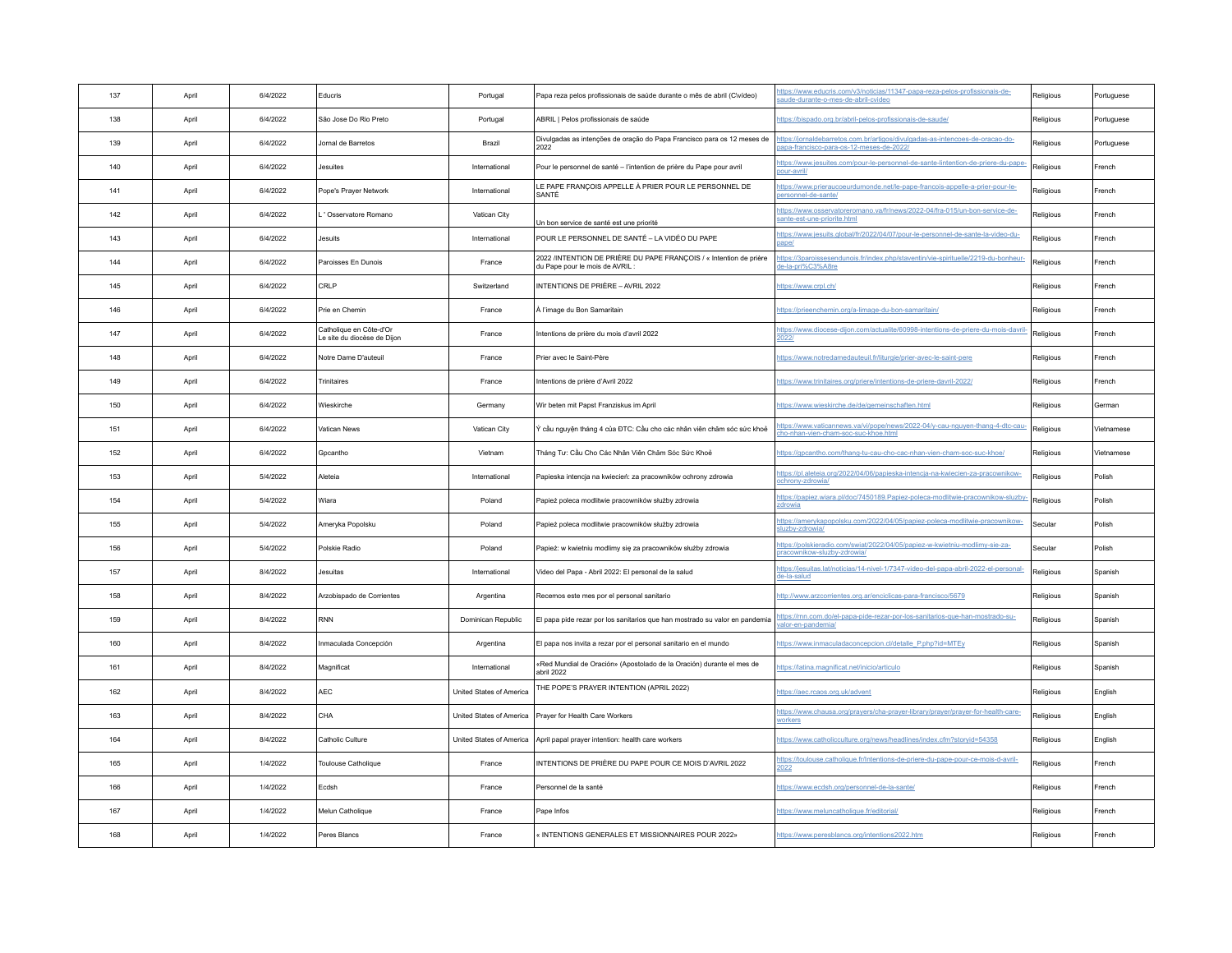| 169 | April | 1/4/2022 | Eglise La Presentation                                   | France        | INTENTION DE PRIÈRE DU SAINT-PÈRE POUR AVRIL                                                         | https://www.egliselapresentation.com/intention-de-priere-du-saint-pere-pour-avril/                                                                                                                                  | Religious | French                 |
|-----|-------|----------|----------------------------------------------------------|---------------|------------------------------------------------------------------------------------------------------|---------------------------------------------------------------------------------------------------------------------------------------------------------------------------------------------------------------------|-----------|------------------------|
| 170 | April | 1/4/2022 | Cvx Canada                                               | Canada        | Intention de prière du Pape                                                                          | https://www.cvxcanada.net/                                                                                                                                                                                          | Religious | French                 |
| 171 | April | 1/4/2022 | Paroisse Saint Vaast de Wambrechies                      | France        | Intention du Saint Père pour le mois d'avril                                                         | ttps://paroisse-wambrechies.fr/                                                                                                                                                                                     | Religious | French                 |
| 172 | April | 7/4/2022 | Diocese de Osasco                                        | Brazil        | Intenção do Papa: oração pelos profissionais de saúde                                                | http://diocesedeosasco.com.br/2022/04/05/intencao-do-papa-oracao-pelos-<br>profissionais-de-saude                                                                                                                   | Religious | Portuguese             |
| 173 | April | 7/4/2022 | Pope's Prayer Network                                    | Vatican City  | INTENÇÕES DE ORAÇÃO DO SANTO PADRE<br>CONFIÁDAS À SUA RÉDE MUNDIAL DE ORAÇÃO<br>PARA O ANO 2022      | https://www.popesprayer.va/wp-content/uploads/2021/03/PT-INTENCOES-DE-<br>DRACAO-DO-SANTO-PADRE-2022.pdf                                                                                                            | Religious | Portuguese             |
| 174 | April | 3/4/2022 | CNBB                                                     | Brazil        | SAIBA QUAIS SÃO AS INTENÇÕES DE ORAÇÃO DO PAPA FRANCISCO<br><b>PARA 2022</b>                         | ttps://www.cnbb.org.br/intencoes-de-oracao-do-papa/                                                                                                                                                                 | Religious | Portuguese             |
| 175 | April | 7/4/2022 | Pope's Praver Network                                    | Vatican City  | 2022年<br>教宗毎□祈禱意向                                                                                    | https://www.popesprayer.va/wp-content/uploads/2021/04/Popes-Prayer-Intentions<br>022f-Ch-0429-3.pdff                                                                                                                | Religious | Traditional<br>Chinese |
| 176 | April | 7/4/2022 | Sint Antonius Parochie                                   | Netherlands   | DE VIDEO VAN DE PAUS APRIL 2022                                                                      | https://www.sintantoniusparochie.nl/video-van-de-paus-iuli-2021-2-2-2-2-2-2-2-2-                                                                                                                                    | Religious | Dutch                  |
| 177 | April | 7/4/2022 | Katholiek Utrecht                                        | Netherlands   | Gebedsintentie van de paus voor de maand april 2022                                                  | https://www.katholiekutrecht.nl/2022/04/07/gebedsintentie-van-de-paus-voor-de-<br>naand-april/                                                                                                                      | Religious | Dutch                  |
| 178 | April | 7/4/2022 | Parafiadobranowice                                       | Poland        | Papieska intencja na kwiecień 2022:                                                                  | <u>nttps://www.parafiadobranowice.pl/apostolstwo-modlitwy-papiez-franciszek#:~:</u><br>ext=M%C3%B3dlmy%20si%C4%99%2C%20aby%20zaanga%C5%BCowanie%<br>0pracownik%C3%B3w.szpitalu%20ieszcze%20w%20czasach%20seminarium | Religious | Polish                 |
| 179 | April | 7/4/2022 | Comboni Missionaries                                     | Italy         | Papież Franciszek: Za pracowników służby zdrowia                                                     | https://www.comboni.org/pl/contenuti/114315                                                                                                                                                                         | Religious | Polish                 |
| 180 | April | 7/4/2022 | Parafia Pelplin                                          | Poland        | Niedziela Palmowa czyli Męki Pańskiej 10.04.2022                                                     | http://parafia-pelplin.pl/ogloszenia-parafialne/1298-niedziela-palmowa-czyli-meki-<br>panskiej-10-04-2022                                                                                                           | Religious | Polish                 |
| 181 | April | 7/4/2022 | Parafiao Strog                                           | Poland        | INTENCJE RÓŻ RÓŻAŃCOWYCH - KWIECIEŃ                                                                  | http://www.parafiaostrog.pl/site/artykuly/11-wydarzylo-sie.html                                                                                                                                                     | Religious | Polish                 |
| 182 | April | 7/4/2022 | Parafiakrzeszyce                                         | Poland        | Papieskie intencje modlitewne Żywego Różańca na 2022                                                 | https://www.parafiakrzeszyce.pl/zywy-rozaniec                                                                                                                                                                       | Religious | Polish                 |
| 183 | April | 1/4/2022 | Gebete                                                   | Germany       | Für alle im Gesundheitswesen Tätigen                                                                 | https://www.dioezese-linz.at/pfarre/4479/pfarrleben/impulse/gebetsanliegen                                                                                                                                          | Religious | German                 |
| 184 | April | 7/4/2022 | Comboni Missionaries                                     | Italy         | Papst Franziskus: Für alle im Gesundheitswesen Tätigen                                               | https://www.comboni.org/de/contenuti/114315                                                                                                                                                                         | Religious | German                 |
| 185 | April | 7/4/2022 | Magnificat                                               | Germany       | Gebetsanliegen des Papstes                                                                           | https://www.magnificat-das-stundenbuch.de/de/aktuelles.html                                                                                                                                                         | Religious | German                 |
| 186 | April | 7/4/2022 | Rogamus                                                  | Germany       | Papst: April 2022                                                                                    | ttps://rogamus.de/2022/04/01/papst-april-2022/                                                                                                                                                                      | Religious | German                 |
| 187 | April | 5/4/2022 | Pope's Prayer Network                                    | Vatican City  | TPV-Por el personal sanitario - Poster                                                               | https://www.popesprayer.va/es/tpv-for-health-care-workers-poster/                                                                                                                                                   | Religious | Spanish                |
| 188 | April | 5/4/2022 | Les Mennais                                              | Spain         | APOSTOLADO DE LA ORACIÓN                                                                             | https://menesianos.org/es/noticiario/jovenes/content/2022.html                                                                                                                                                      | Religious | Spanish                |
| 189 | April | 5/4/2022 | Diario del Norte                                         | Argentina     | En abril el Papa reza por el personal sanitario                                                      | ttps://www.diarioelnorte.com.ar/en-abril-el-papa-reza-por-el-personal-sanitario/                                                                                                                                    | Secular   | Spanish                |
| 190 | April | 5/4/2022 | Consorcio de Médicos Católicos de<br><b>Buenos Aires</b> | Argentina     | 2022/04 Mensaie del Papa Francisco: Por el Personal Sanitario                                        | https://www.medicoscatolicos.org.ar/post/mensaje-del-papa-francisco-por-el-<br>personal-sanitario                                                                                                                   | Religious | Spanish                |
| 191 | April | 5/4/2022 | Catedral E                                               | Spain         | Intenciones de oración del Papa Francisco - Abril 2022                                               | https://podcasts.apple.com/tn/podcast/intenciones-de-oraci%C3%B3n-del-papa-<br>rancisco-abril-2022-video/id1440650208?i=1000556437874                                                                               | Secular   | Spanish                |
| 192 | April | 5/4/2022 | Opus Dei                                                 | International | Por una respuesta cristiana a los retos de la bioética                                               | https://opusdei.org/es-es/article/papa-francisco-bioetica-intencion-mensual/                                                                                                                                        | Religious | Spanish                |
| 193 | April | 5/4/2022 | Audible                                                  | International | Intenciones de oración del Papa Francisco - Abril 2022                                               | https://www.audible.com/pd/Intenciones-de-oracion-del-Papa-Francisco-Abril-<br>022-Video-Podcast/B09W29JNJM                                                                                                         | Secular   | Spanish                |
| 194 | April | 5/4/2022 | Fatima por la paz                                        | Spain         | Recemos este mes por el personal sanitario.                                                          | https://fatimazoporlapaz.org/el-video-del-papa-abril-2022-por-el-personal-<br>anitario//                                                                                                                            | Religious | Spanish                |
| 195 | April | 5/4/2022 | Rsa Nz Carrera                                           | Spain         | POR EL PERSONAL SANITARIO - EL VIDEO DEL PAPA 04 - ABRIL<br>2022                                     | https://rsanzcarrera.wordpress.com/2022/04/05/por-el-personal-sanitario-el-video-<br>del-papa-04-abril-2022%EF%BF%BC//                                                                                              | Religious | Spanish                |
| 196 | April | 7/4/2022 | Parroquia Los Castanos                                   | Spain         | Intenciones del Santo Padre para abril                                                               | https://www.parroquialoscastanos.cl/detalle.php?id=Mjl3MA==                                                                                                                                                         | Religious | Spanish                |
| 197 | April | 7/4/2022 | Matter Mundi                                             | Spain         | El Papa Francisco pide apoyo y oraciones para el personal sanitario - Vídeo<br>del Papa I Abril 2022 | https://www.matermundi.tv/2022/04/09/el-papa-francisco-pide-apoyo-y-oraciones-<br>para-el-personal-sanitario-video-del-papa-abril-2022/                                                                             | Religious | Spanish                |
| 198 | April | 7/4/2022 | DIÓCESIS DE CÚCUTA                                       | Spain         | Intención de oración: La pandemia que enseñó a valorar el personal sanitario                         | https://diocesisdecucuta.com/diocesis2/intencion-de-oracion-la-pandemia-que-<br>nseno-a-valorar-el-personal-sanitario/                                                                                              | Religious | Spanish                |
| 199 | April | 6/4/2022 | Passo a rezar                                            | Portugal      | INTENCÃO PARA ABRIL 2022                                                                             | https://www.passo-a-rezar.net/intencao-papa                                                                                                                                                                         | Religious | Portuguese             |
| 200 | April | 6/4/2022 | <b>ACN Portugal</b>                                      | Portugal      | FOLHA DE ORAÇÃO MENSAL                                                                               | https://www.fundacao-ais.pt/pt/go/folha-de-oracao-mensal                                                                                                                                                            | Religious | Portuguese             |